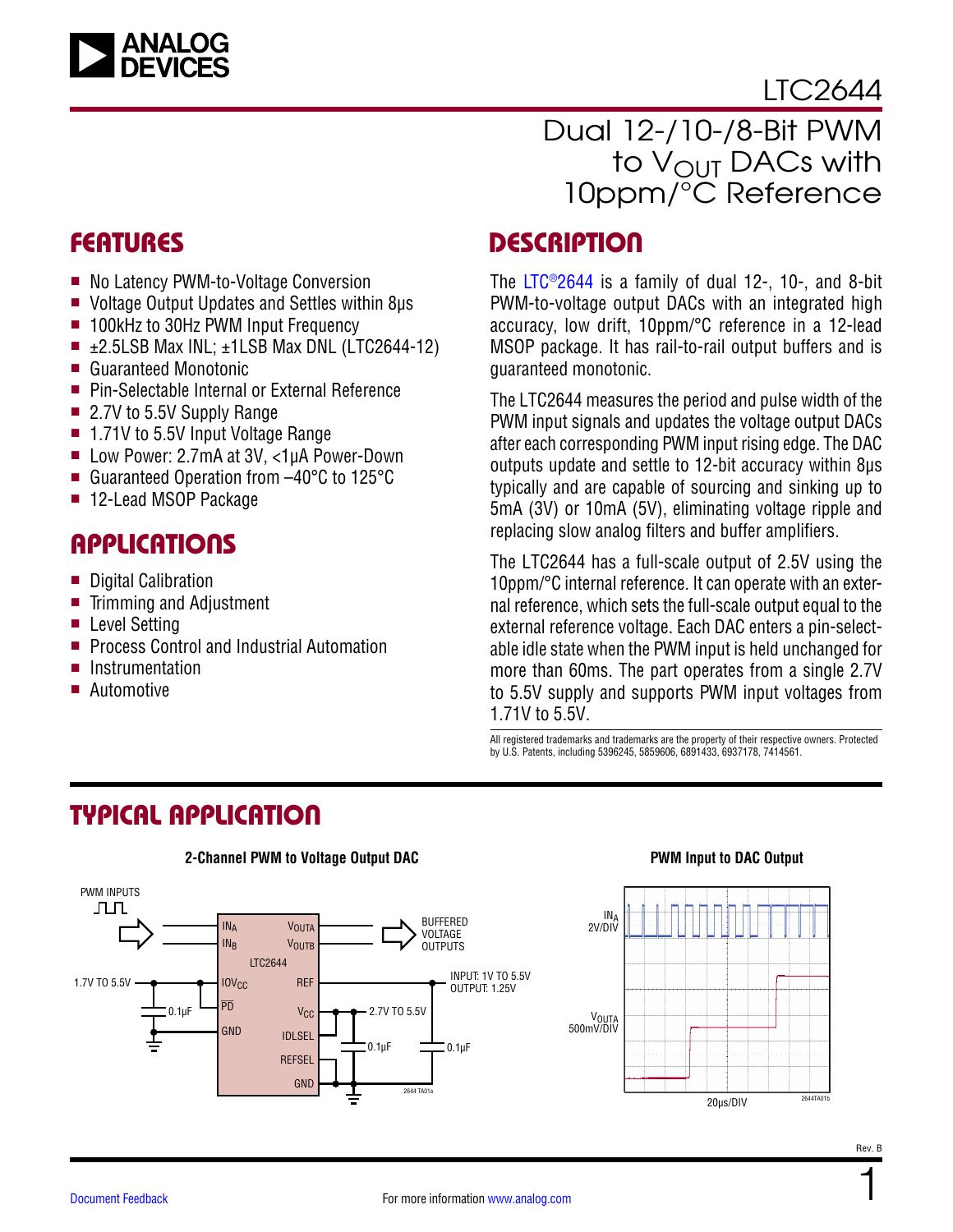### <span id="page-1-0"></span>ABSOLUTE MAXIMUM RATINGS PIN CONFIGURATION

**(Notes 1, 2)**

| $V_{\text{OUTA}}$ , $V_{\text{OUTB}}$ -0.3V to Min ( $V_{\text{CC}}$ + 0.3V, 6V) |  |
|----------------------------------------------------------------------------------|--|
|                                                                                  |  |
| <b>Operating Temperature Range</b>                                               |  |
|                                                                                  |  |
|                                                                                  |  |
|                                                                                  |  |
| Maximum Junction Temperature  150°C                                              |  |
|                                                                                  |  |
| Lead Temperature (Soldering, 10 sec)300°C                                        |  |

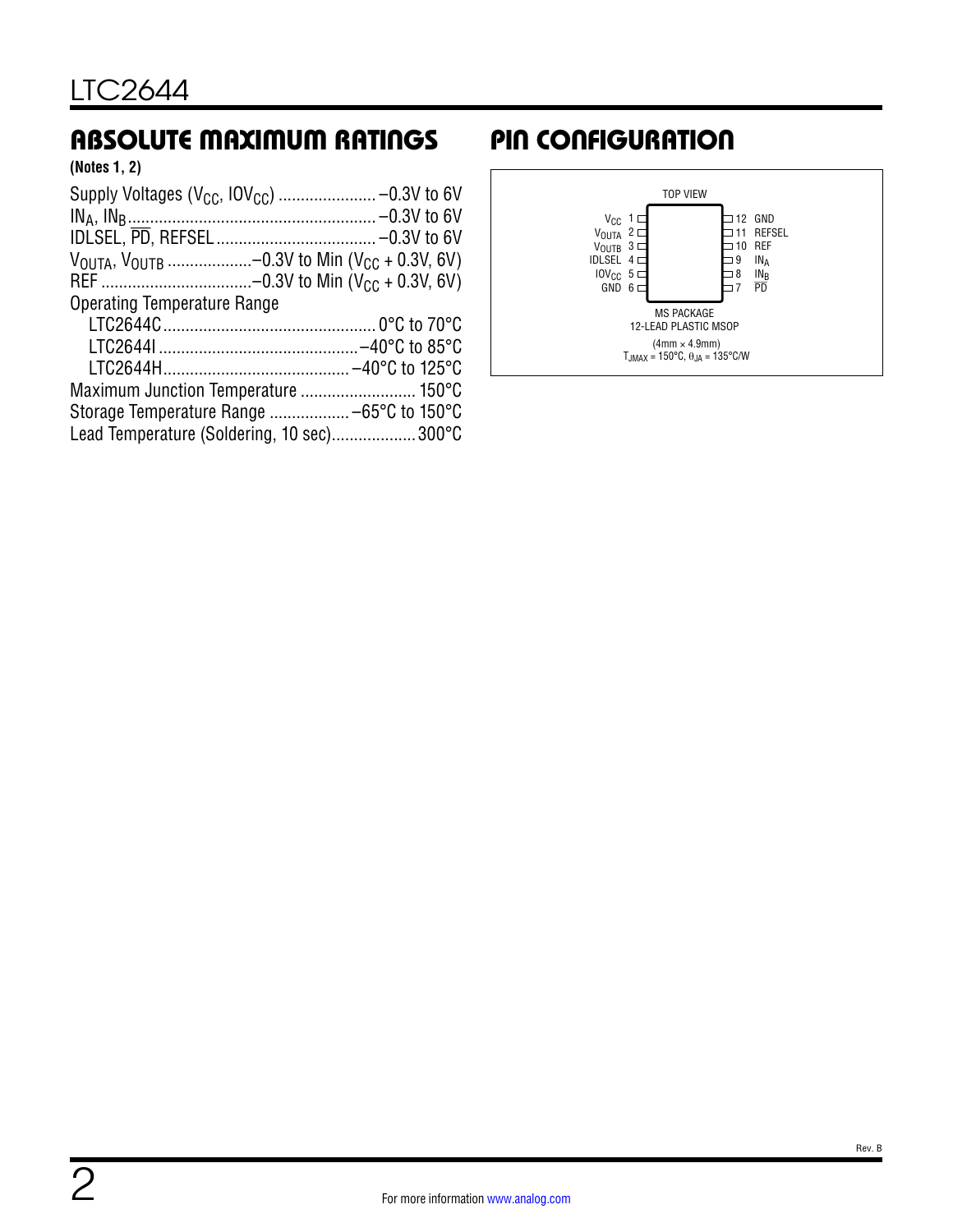### ORDER INFORMATION

| <b>LTC2644</b> | C | MS | <u>-1</u> | 12 | #TR | <b>PBF</b> |                                                                                                                                                                                         |
|----------------|---|----|-----------|----|-----|------------|-----------------------------------------------------------------------------------------------------------------------------------------------------------------------------------------|
|                |   |    |           |    |     |            | <b>LEAD FREE DESIGNATOR</b>                                                                                                                                                             |
|                |   |    |           |    |     |            | TAPE AND REEL<br>$TR = 2,500$ -Piece Tape and Reel                                                                                                                                      |
|                |   |    |           |    |     |            | <b>RESOLUTION</b><br>$12 = 12 - Bit$<br>$10 = 10 - Bit$<br>$8 = 8 - Bit$                                                                                                                |
|                |   |    |           |    |     |            | FULL-SCALE VOLTAGE, INTERNAL REFERENCE MODE<br>$L = 2.5V$                                                                                                                               |
|                |   |    |           |    |     |            | <b>PACKAGE TYPE</b><br>$MS = 12$ -Lead MSOP                                                                                                                                             |
|                |   |    |           |    |     |            | <b>TEMPERATURE GRADE</b><br>C = Commercial Temperature Range (0°C to 70°C)<br>$I =$ Industrial Temperature Range (-40°C to 85°C)<br>$H =$ Automotive Temperature Range (-40°C to 125°C) |
|                |   |    |           |    |     |            | <b>PRODUCT PART NUMBER</b>                                                                                                                                                              |

Contact the factory for parts specified with wider operating temperature ranges. \*The temperature grade is identified by a label on the shipping container. [Tape and reel specifications.](https://www.analog.com/media/en/package-pcb-resources/package/tape-reel-rev-n.pdf?doc=LTC2644.pdf) Some packages are available in 500 unit reels through designated sales channels with #TRMPBF suffix.

### PRODUCT SELECTION GUIDE

| <b>PART NUMBER</b> | <b>PART MARKING*</b> | RESOLUTION | CHANNELS | VFS WITH INTERNAL<br>REFERENCE | MAXIMUM INL | <b>PACKAGE DESCRIPTION</b> |
|--------------------|----------------------|------------|----------|--------------------------------|-------------|----------------------------|
| LTC2644-L12        | 644L12               | 12-Bit     |          | 2.5V                           | ±2.5LSB     | 12-Lead Plastic MSOP       |
| LTC2644-L10        | 644L10               | 10-Bit     |          | 2.5V                           | ±1LSB       | 12-Lead Plastic MSOP       |
| LTC2644-L8         | 2644L8               | 8-Bit      |          | 2.5V                           | ±0.5LSB     | 12-Lead Plastic MSOP       |

\*Temperature grades are identified by a label on the shipping container.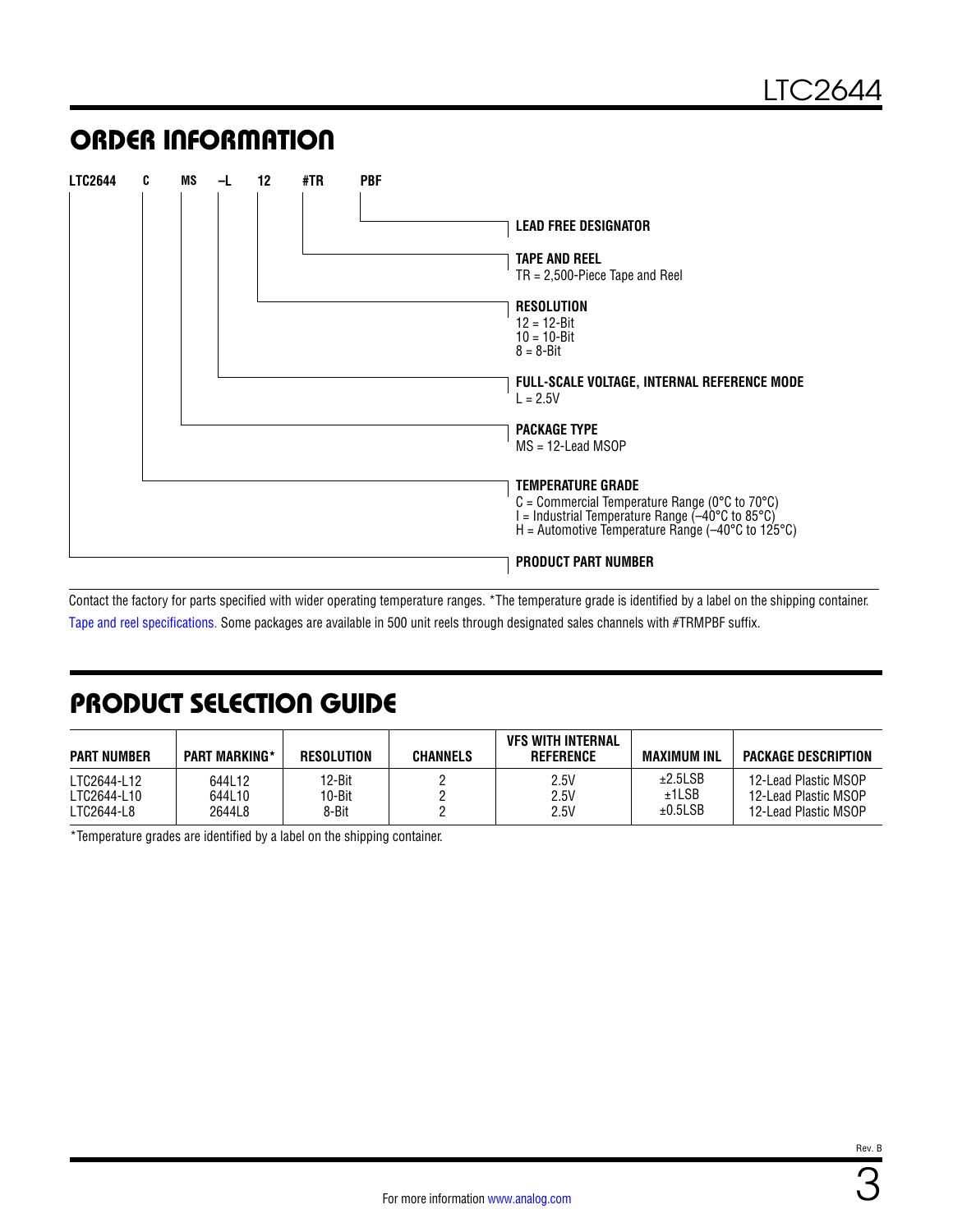### **ELECTRICAL CHARACTERISTICS** The  $\bullet$  denotes the specifications which apply over the full operating

**temperature range, otherwise specifications are at TA = 25°C. VCC = 2.7V to 5.5V, VOUT unloaded unless otherwise specified.**

### **LTC2644-L12/-L10/-L8 (VFS = 2.5V)**

|                       |                                     |                                                                                                      |                   |     | LTC2644-L8     |            |            | LTC2644-L10    |            |            | LTC2644-L12    |            |                            |
|-----------------------|-------------------------------------|------------------------------------------------------------------------------------------------------|-------------------|-----|----------------|------------|------------|----------------|------------|------------|----------------|------------|----------------------------|
|                       | <b>SYMBOL   PARAMETER</b>           | <b>CONDITIONS</b>                                                                                    |                   | MIN | <b>TYP</b>     | <b>MAX</b> | <b>MIN</b> | <b>TYP</b>     | <b>MAX</b> | <b>MIN</b> | <b>TYP</b>     | <b>MAX</b> | <b>UNITS</b>               |
| <b>DC Performance</b> |                                     |                                                                                                      |                   |     |                |            |            |                |            |            |                |            |                            |
|                       | Resolution                          |                                                                                                      | 0                 | 8   |                |            | 10         |                |            | 12         |                |            | <b>Bits</b>                |
|                       | Monotonicity                        | $V_{CC}$ = 3V, Internal Ref. (Note 3)                                                                | Q                 | 8   |                |            | 10         |                |            | 12         |                |            | <b>Bits</b>                |
| DNL                   | <b>Differential</b><br>Nonlinearity | $V_{CC}$ = 3V, Internal Ref. (Note 3)                                                                | $\bullet$         |     |                | ±0.5       |            |                | ±0.5       |            |                | ±1         | <b>LSB</b>                 |
| INL                   | <b>Integral Nonlinearity</b>        | $V_{CC}$ = 3V, Internal Ref. (Note 3)                                                                | $\bullet$         |     | ±0.05          | ±0.5       |            | ±0.2           | ±1         |            | ±1             | ±2.5       | <b>LSB</b>                 |
| ZSE                   | Zero-Scale Error                    | $V_{CC}$ = 3V, Internal Ref., Code = 0                                                               | $\bullet$         |     | 0.5            | 5          |            | 0.5            | 5          |            | 0.5            | 5          | mV                         |
| V <sub>os</sub>       | Offset Error                        | $V_{CC}$ = 3V, Internal Ref. (Note 4)                                                                | $\bullet$         |     | ±0.5           | ±5         |            | ±0.5           | ±5         |            | ±0.5           | ±5         | mV                         |
| <b>VOSTC</b>          | $V_{OS}$ Temperature<br>Coefficient | $V_{CC}$ = 3V, Internal Ref. (Note 9)                                                                |                   |     | ±10            |            |            | ±10            |            |            | ±10            |            | µV/°C                      |
| GE                    | Gain Error                          | $V_{CC}$ = 3V, Internal Ref.                                                                         | $\bullet$         |     | ±0.2           | ±0.8       |            | ±0.2           | ±0.8       |            | ±0.2           | ±0.8       | %FSR                       |
| GE <sub>TC</sub>      | Gain Temperature<br>Coefficient     | $V_{CC}$ = 3V, Internal Ref. (Note 9)<br>C-grade<br>I-grade<br>H-grade                               |                   |     | 10<br>10<br>10 |            |            | 10<br>10<br>10 |            |            | 10<br>10<br>10 |            | ppm/°C<br>ppm/°C<br>ppm/°C |
|                       | <b>Load Regulation</b>              | Internal Ref., Mid-Scale,<br>$V_{CC} = 3V \pm 10\%$ ,<br>$-5mA \leq I_{OUT} \leq 5mA$                |                   |     | 0.009          | 0.016      |            | 0.035          | 0.064      |            | 0.14           | 0.256      | LSB/mA                     |
|                       |                                     | $V_{\text{CC}} = 5V \pm 10\%$ ,<br>$-10$ mA $\leq$ $I_{\text{OUT}} \leq 10$ mA                       |                   |     | 0.009          | 0.016      |            | 0.035          | 0.064      |            | 0.14           | 0.256      | LSB/mA                     |
| ROUT                  | DC Output<br>Impedance              | Internal Ref., Mid-Scale,<br>$V_{\text{CC}} = 3V \pm 10\%$ ,<br>$-5$ mA $\leq$ $I_{OIII}$ $\leq$ 5mA | $\bullet$         |     | 0.09           | 0.156      |            | 0.09           | 0.156      |            | 0.09           | 0.156      | $\Omega$                   |
|                       |                                     | $V_{\text{CC}} = 5V \pm 10\%$ ,<br>$-10$ mA $\leq$ $I_{\text{OUT}}$ $\leq$ 10mA                      | O                 |     | 0.09           | 0.156      |            | 0.09           | 0.156      |            | 0.09           | 0.156      | $\Omega$                   |
| <b>SYMBOL</b>         | <b>PARAMETER</b>                    |                                                                                                      | <b>CONDITIONS</b> |     |                |            |            |                | <b>MIN</b> |            | <b>TYP</b>     | MAX        | <b>UNITS</b>               |
|                       |                                     |                                                                                                      |                   |     |                |            |            |                |            |            |                |            |                            |

| SYMBOL                  | <b>PARAMETER</b>                                                 | <b>CONDITIONS</b>                                                                                                                  | MIN  | TYP.                         | MAX       | UNITS    |
|-------------------------|------------------------------------------------------------------|------------------------------------------------------------------------------------------------------------------------------------|------|------------------------------|-----------|----------|
| <b>VOUT</b>             | DAC Output Span                                                  | <b>External Reference</b><br>Internal Reference                                                                                    |      | $0$ to $V_{BFF}$<br>0 to 2.5 |           | V<br>V   |
| <b>PSR</b>              | Power Supply Rejection                                           | $V_{CC}$ = 3V ±10% or 5V ±10%                                                                                                      |      | $-80$                        |           | dB       |
| Isc                     | Short Circuit Output Current (Note 5)<br>Sinking<br>Sourcing     | $V_{FS} = V_{CC} = 5.5V$<br>Zero-Scale; V <sub>OUT</sub> Shorted to V <sub>CC</sub><br>Full-Scale; V <sub>OUT</sub> Shorted to GND |      | 27<br>$-28$                  | 48<br>-48 | mA<br>mA |
| <b>Power Supply</b>     |                                                                  |                                                                                                                                    |      |                              |           |          |
| $V_{CC}$                | <b>Positive Supply Voltage</b>                                   | For Specified Performance                                                                                                          | 2.7  |                              | 5.5       | $\vee$   |
| <b>IOV<sub>CC</sub></b> | Digital Input Supply Voltage                                     | For Specified Performance                                                                                                          | 1.71 |                              | 5.5       |          |
| Icc                     | Supply Current (Note 6)                                          | $V_{CC}$ = 3V, Internal Reference<br>$V_{CC}$ = 5V, Internal Reference                                                             |      | 2.7<br>4.6                   | 4<br>6    | mA<br>mA |
| $I_{CC(IOVCC)}$         | Supply Current, IOV <sub>CC</sub> (Note 6)                       | $10V_{\text{CC}} = 5V$                                                                                                             |      | 25                           | 50        | μA       |
| $I_{SD}$                | Supply Current in Power-Down Mode (Note 6)                       | $V_{CC}$ = 5V, $\overline{PD}$ = 0V                                                                                                |      | 0.5                          | 5         | μA       |
| $I_{SD(IOVCC)}$         | Supply Current in Power-Down Mode, IOV <sub>CC</sub><br>(Note 6) | $10V_{CC} = 5V$ , $\overline{PD} = 0V$                                                                                             |      | 0.5                          | 5         | μA       |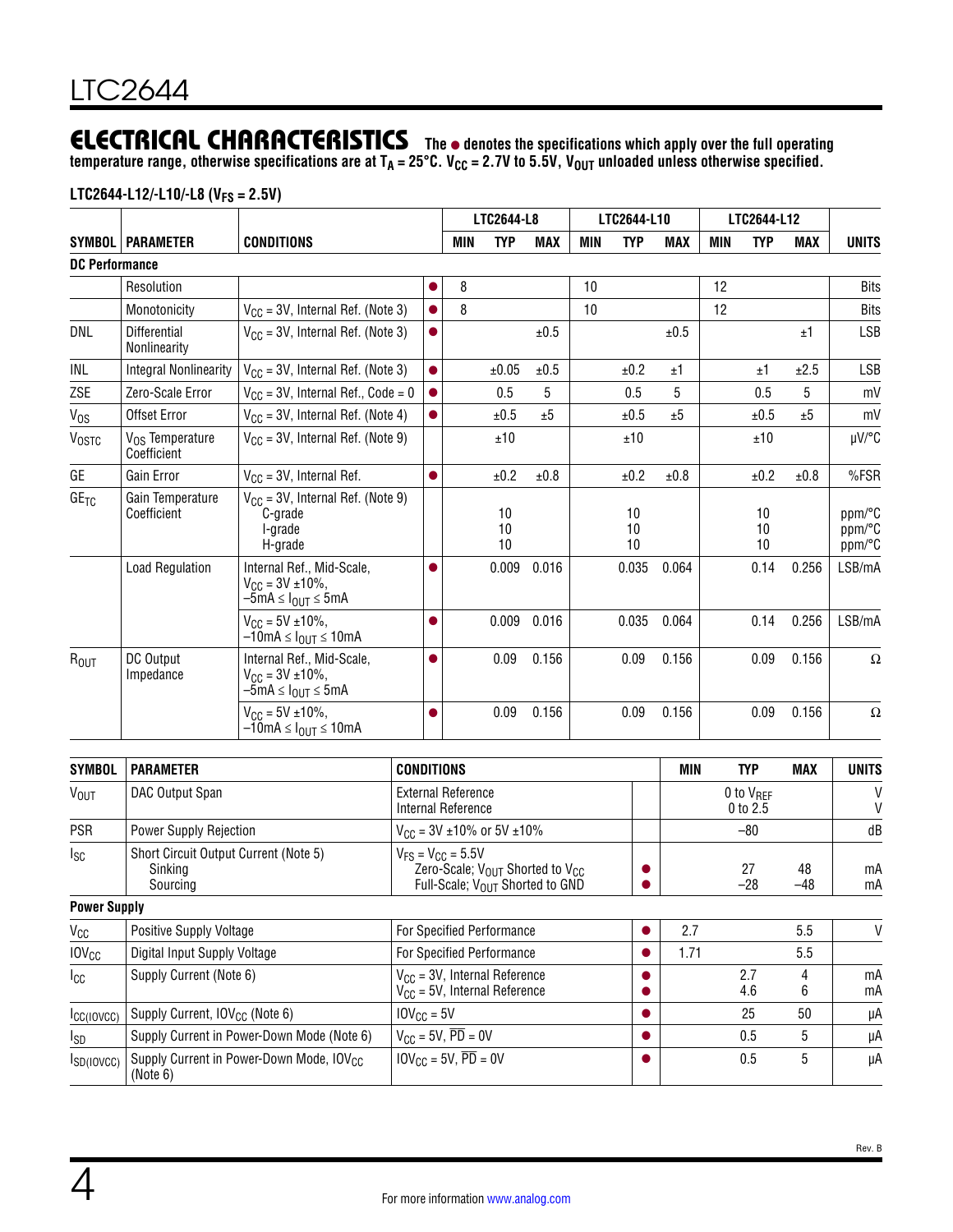### **ELECTRICAL CHARACTERISTICS** The  $\bullet$  denotes the specifications which apply over the full operating

**temperature range, otherwise specifications are at TA = 25°C. VCC = 2.7V to 5.5V, VOUT unloaded unless otherwise specified.**

### **LTC2644-L12/-L10/-L8 (VFS = 2.5V)**

| <b>SYMBOL</b>           | <b>PARAMETER</b>                                     | <b>CONDITIONS</b>                                                          | MIN                  | <b>TYP</b> | <b>MAX</b> | <b>UNITS</b>                       |
|-------------------------|------------------------------------------------------|----------------------------------------------------------------------------|----------------------|------------|------------|------------------------------------|
| <b>Reference Input</b>  |                                                      |                                                                            |                      |            |            |                                    |
| V <sub>REF</sub>        | Input Voltage Range                                  |                                                                            | 1                    |            | $V_{CC}$   | $\mathsf{V}$                       |
|                         | Resistance                                           |                                                                            | 120                  | 160        | 200        | k $\Omega$                         |
|                         | Capacitance                                          |                                                                            |                      | 7.5        |            | pF                                 |
| <b>IREF</b>             | Reference Current, Power-Down Mode                   | DAC Powered Down                                                           |                      | 0.005      | 1.5        | μA                                 |
| <b>Reference Output</b> |                                                      |                                                                            |                      |            |            |                                    |
|                         | Output Voltage                                       |                                                                            | 1.24                 | 1.25       | 1.26       | $\mathsf{V}$                       |
|                         | Reference Temperature Coefficient                    | (Note 9)                                                                   |                      | ±10        |            | ppm/°C                             |
|                         | Output Impedance                                     |                                                                            |                      | 0.5        |            | kΩ                                 |
|                         | <b>Capacitive Load Driving</b>                       |                                                                            |                      | 10         |            | μF                                 |
|                         | <b>Short Circuit Current</b>                         | $V_{CG} = 5.5V$ , REF Shorted to GND                                       |                      | 2.5        |            | mA                                 |
|                         | Digital Inputs ( $IN_A$ , $IN_B$ , $\overline{PD}$ ) |                                                                            |                      |            |            |                                    |
| V <sub>IH</sub>         | Digital Input High Voltage                           |                                                                            | $0.8 \cdot 10V_{CC}$ |            |            | $\mathsf{V}$                       |
| $V_{IL}$                | Digital Input Low Voltage                            |                                                                            |                      |            | 0.5        | V                                  |
| <b>ILK</b>              | Digital Input Leakage                                | $IN_A/IN_B = GND$ to $IOV_{CC}$                                            |                      |            | ±1         | μA                                 |
| $C_{\text{IN}}$         | Digital Input Capacitance                            | (Note 7)                                                                   |                      |            | 5          | pF                                 |
| <b>AC Performance</b>   |                                                      |                                                                            |                      |            |            |                                    |
| $t_{\rm s}$             | Settling Time From INA/INB Rising Edge               | $\pm 0.39\%$ ( $\pm 1$ LSB at 8 Bits)                                      |                      | 7.0        |            | μs                                 |
|                         | (Note 8)                                             | $±0.098\%$ ( $±1$ LSB at 10 Bits)<br>$±0.024\%$ ( $±1LSB$ at 12 Bits)      |                      | 7.4<br>7.8 |            | μs<br>$\mu\text{s}$                |
|                         | Voltage Output Slew Rate                             |                                                                            |                      | 1.0        |            | $V/\mu s$                          |
|                         | <b>Capacitive Load Driving</b>                       |                                                                            |                      | 500        |            | pF                                 |
|                         | Glitch Impulse                                       | At Mid-Scale Transition                                                    |                      | 2.1        |            | $nV \cdot s$                       |
|                         | DAC-to-DAC Crosstalk                                 | 1 DAC Held at FS, 1 DAC Switched 0 to FS                                   |                      | 0.9        |            | $nV \cdot s$                       |
|                         | Multiplying Bandwidth                                | <b>External Reference</b>                                                  |                      | 320        |            | kHz                                |
| $e_n$                   | <b>Output Voltage Noise Density</b>                  | At f = 1kHz, External Reference                                            |                      | 180        |            | $nV/\sqrt{Hz}$                     |
|                         |                                                      | At f = 10kHz, External Reference                                           |                      | 160        |            | $nV/\sqrt{Hz}$                     |
|                         |                                                      | At f = 1kHz, Internal Reference<br>At f = 10kHz, Internal Reference        |                      | 200<br>180 |            | $nV/\sqrt{Hz}$<br>$nV/\sqrt{Hz}$   |
|                         | Output Voltage Noise                                 | 0.1Hz to 10Hz, External Reference                                          |                      | 35         |            | µV <sub>P-P</sub>                  |
|                         |                                                      | 0.1Hz to 10Hz, Internal Reference                                          |                      | 40         |            | $\mu V_{P-P}$                      |
|                         |                                                      | 0.1Hz to 200kHz, External Reference<br>0.1Hz to 200kHz, Internal Reference |                      | 680<br>730 |            | $\mu V_{P-P}$<br>µV <sub>P-P</sub> |
|                         |                                                      | $C_{REF} = 0.1 \mu F$                                                      |                      |            |            |                                    |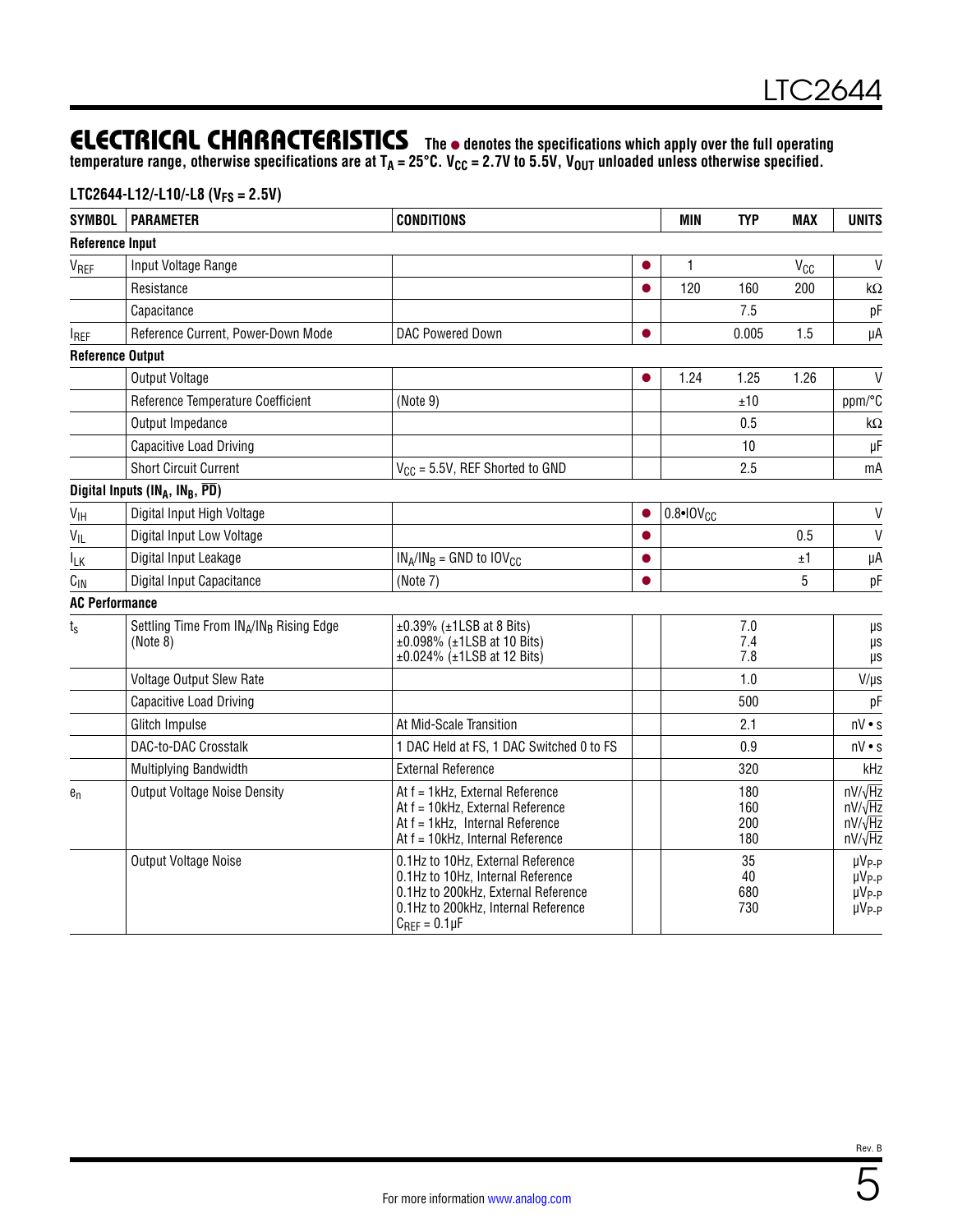### **ELECTRICAL CHARACTERISTICS** The  $\bullet$  denotes the specifications which apply over the full operating

temperature range, otherwise specifications are at T<sub>A</sub> = 25°C. V<sub>CC</sub> = 2.7V to 5.5V, V<sub>OUT</sub> unloaded unless otherwise specified.

#### **LTC2644-L12/-L10/-L8 (VFS = 2.5V)**

| <b>SYMBOL</b>    | <b>PARAMETER</b>                                                   | <b>CONDITIONS</b> | MIN   | <b>TYP</b> | <b>MAX</b> | <b>UNITS</b> |
|------------------|--------------------------------------------------------------------|-------------------|-------|------------|------------|--------------|
| t <sub>PWH</sub> | $IN_A/IN_B$ High Time                                              |                   | 25    |            |            | ns           |
| t <sub>PWL</sub> | $IN_A/IN_B$ Low Time                                               |                   | 25    |            |            | ns           |
| t <sub>PER</sub> | IN <sub>A</sub> /IN <sub>B</sub> Rising Edge to Rising Edge Period | LTC2644-L12       | 0.160 |            | 33         | ms           |
|                  |                                                                    | LTC2644-L10       | 0.040 |            | 33         | ms           |
|                  |                                                                    | LTC2644-L8        | 0.010 |            | 33         | ms           |
| $t_3$            | IN <sub>A</sub> /IN <sub>B</sub> Idle Mode Timeout                 |                   | 50    |            | 70         | ms           |
| $t_4$            | IN <sub>A</sub> /IN <sub>B</sub> Rising Edge to DAC Update Delay   |                   |       | 3.2        |            | μs           |
| f <sub>MAX</sub> | $IN_A/IN_B$ Frequency                                              | LTC2644-L12       | 0.03  |            | 6.25       | kHz          |
|                  |                                                                    | LTC2644-L10       | 0.03  |            | 25         | kHz          |
|                  |                                                                    | LTC2644-L8        | 0.03  |            | 100        | kHz          |

**Note 1:** Stresses beyond those listed under [Absolute Maximum Ratings](#page-1-0) may cause permanent damage to the device. Exposure to any Absolute Maximum Rating condition for extended periods may affect device reliability and lifetime.

**Note 2:** All voltages with respect to GND.

**Note 3:** Linearity and monotonicity are defined from code 16 to code 4095 (LTC2644-12), code 4 to code 1023 (LTC2644-10) or code 1 to code 255 (LTC2644-8).

**Note 4:** Inferred from measurement at code 16 (LTC2644-12), code 4 (LTC2644-10) or code 1 (LTC2644-8), and at full-scale.

**Note 5:** This IC includes current limiting that is intended to protect the device during momentary overload conditions. Junction temperature can exceed the rated maximum during current limiting. Continuous operation above the specified maximum operating junction temperature may impair device reliability.

**Note 6:** INx at 0V or IOV<sub>CC</sub>.

**Note 7:** Guaranteed by design and not production tested.

**Note 8:** Internal Reference mode. DAC is stepped 1/4 scale to 3/4 scale and  $\frac{3}{4}$  scale to ¼ scale. Load is 2kΩ in parallel with 100pF to GND.

**Note 9:** Temperature coefficient is calculated by dividing the maximum change in output voltage by the specified temperature range.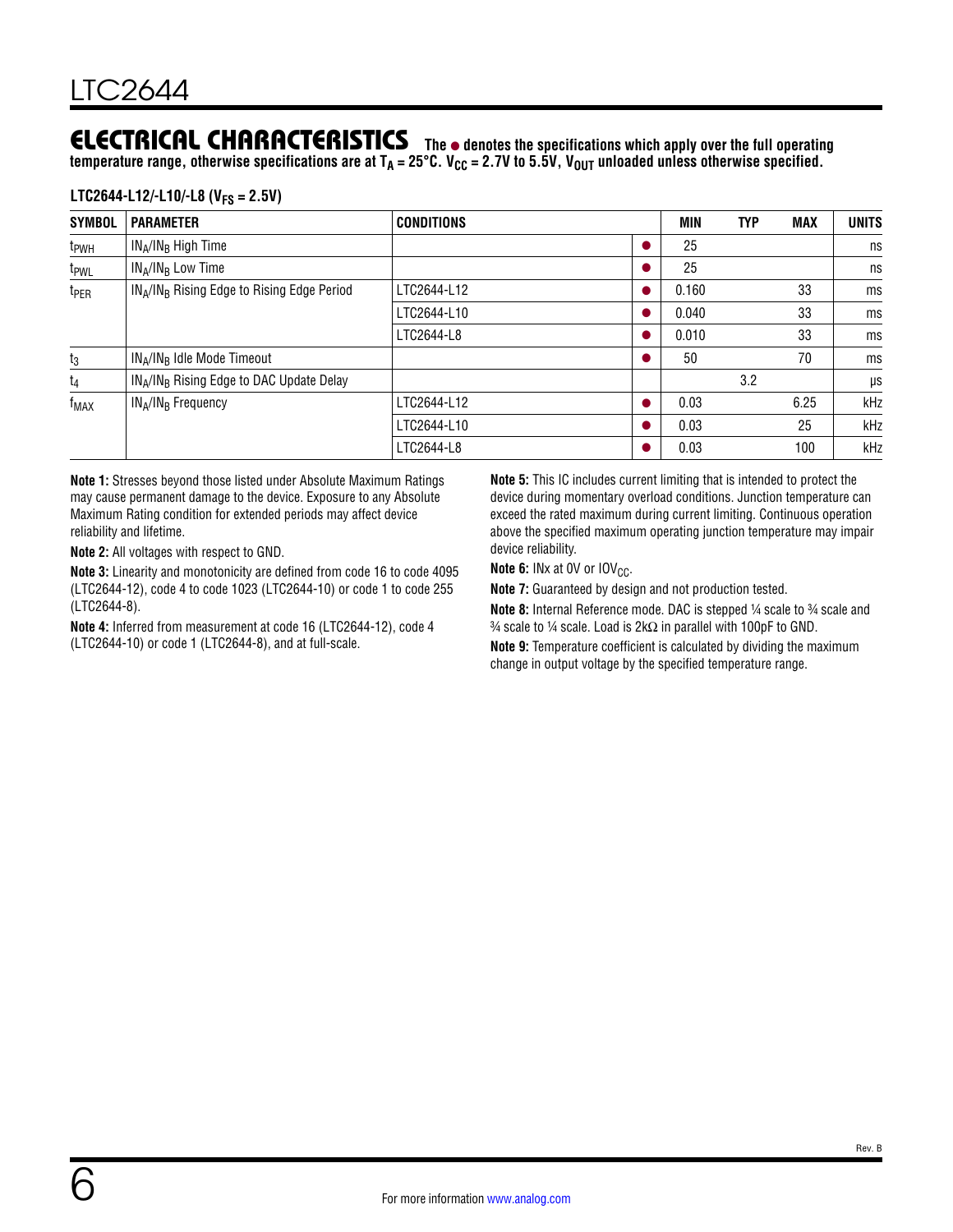<span id="page-6-0"></span>**LTC2644-12 (Internal Reference, VFS = 2.5V)**















**Settling to ±1LSB Rising Settling to ±1LSB Falling**



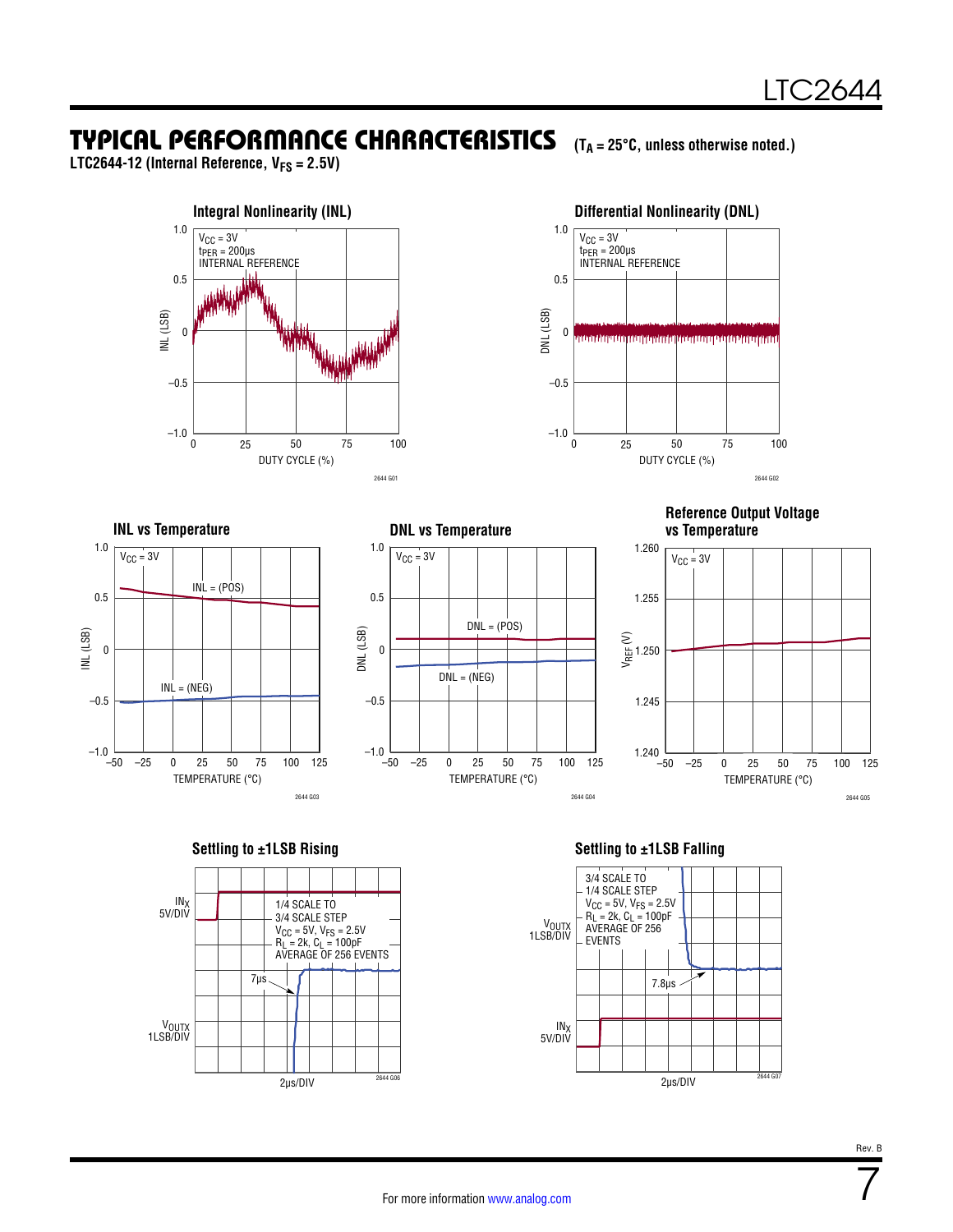#### LTC2644-10 (Internal Reference,  $V_{FS} = 2.5V$ )

















**Differential Nonlinearity (DNL)**



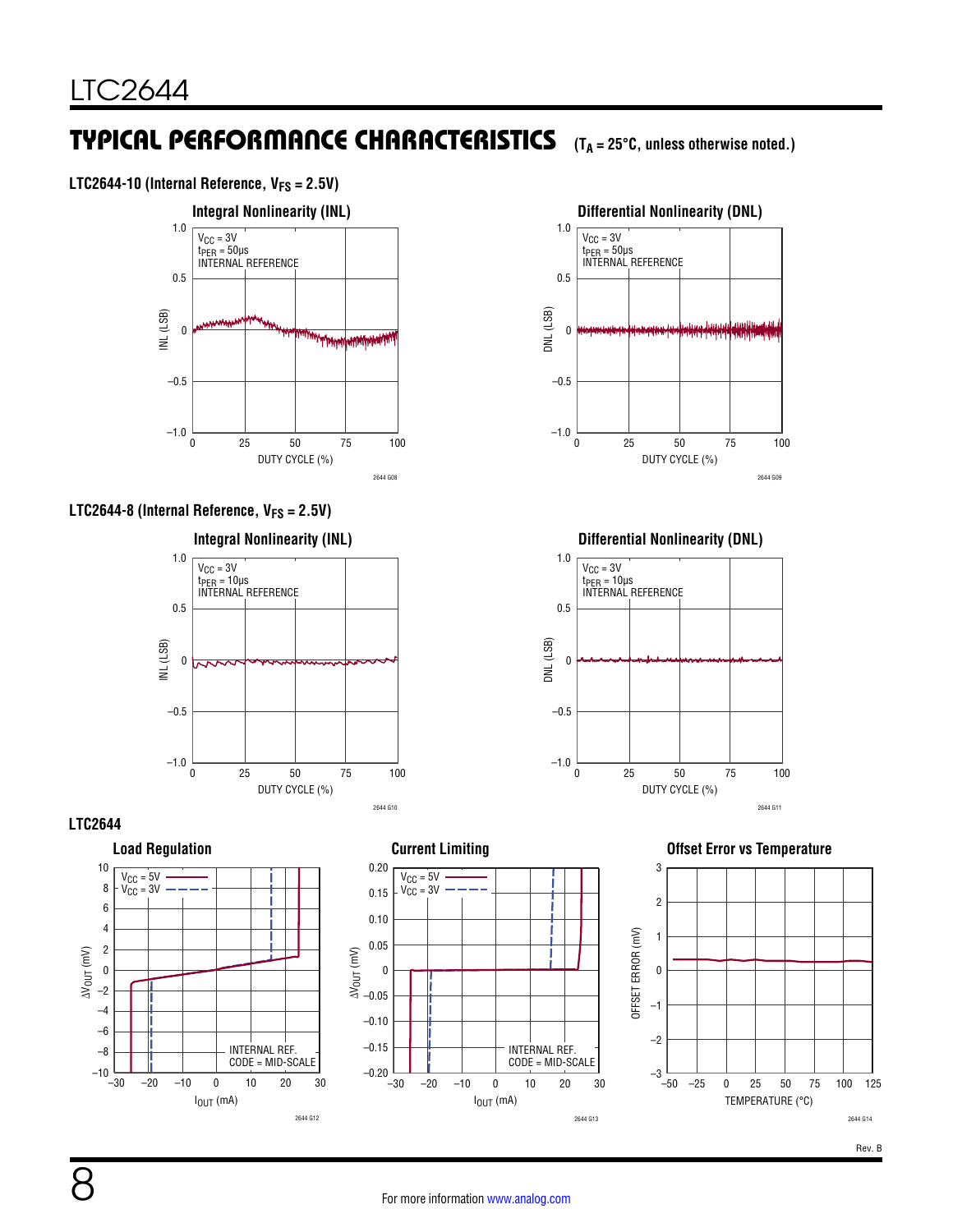**(Internal Reference, VFS = 2.5V)**









10ms/DIV 2644 G22

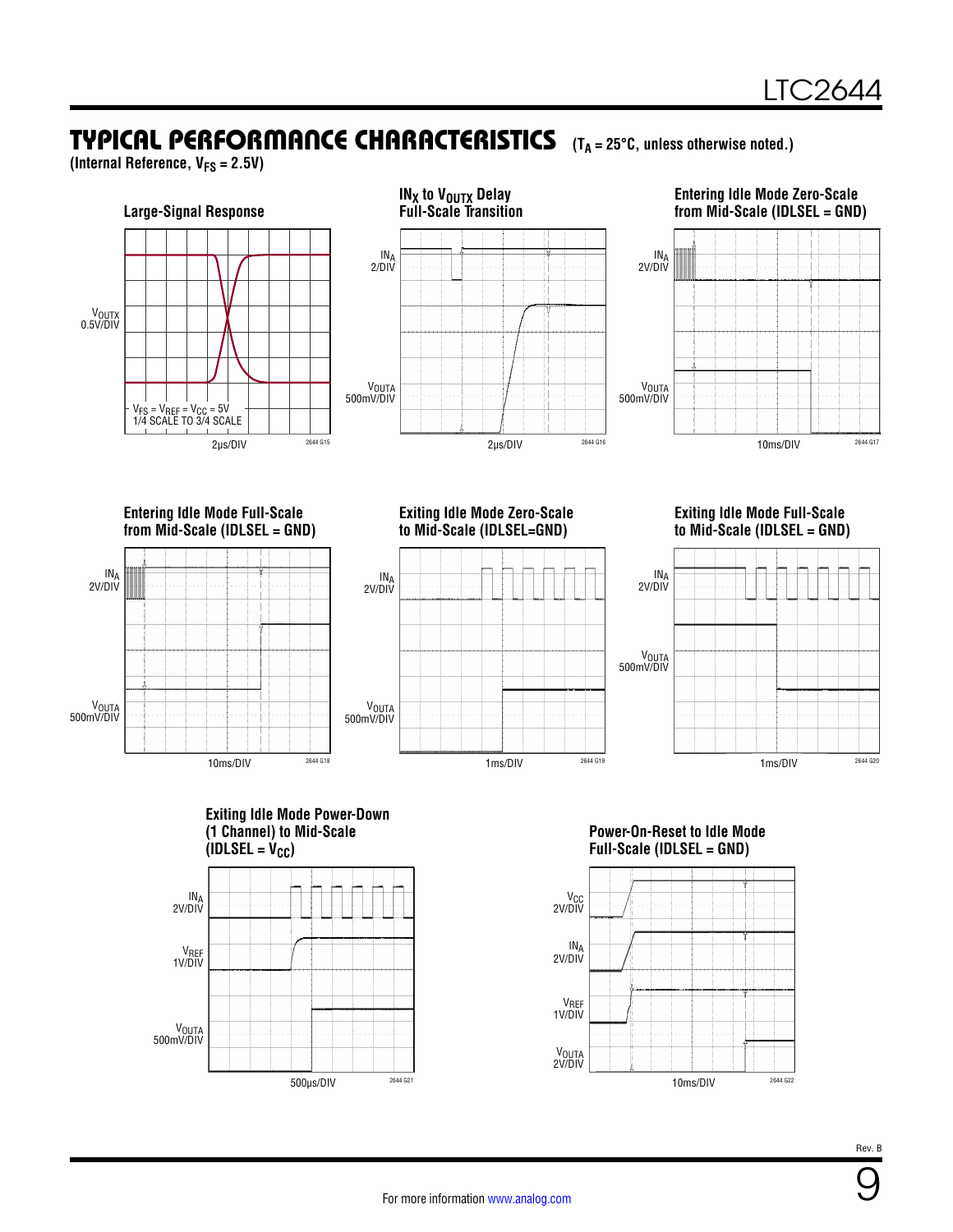**(Internal Reference, VFS = 2.5V)**

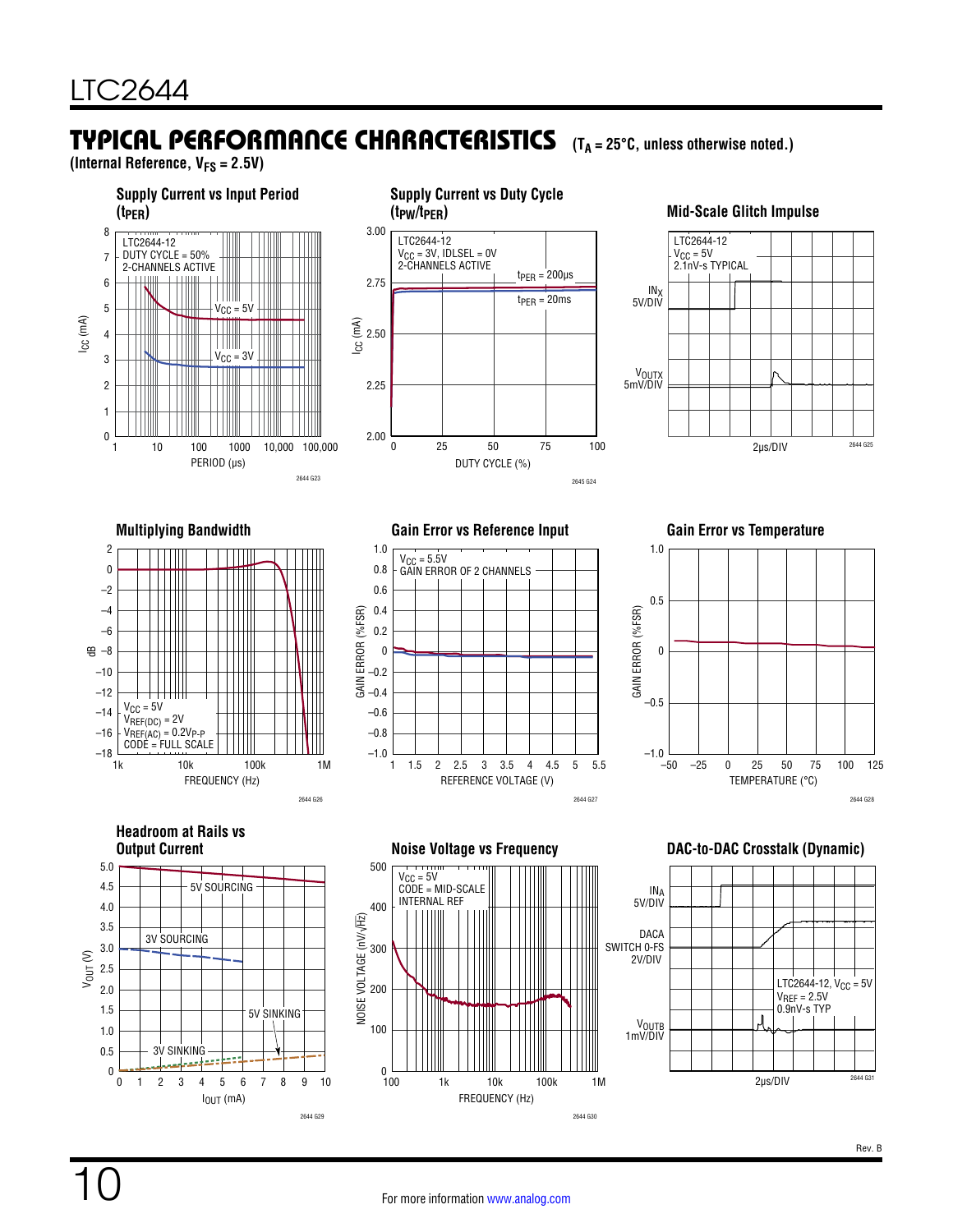### PIN FUNCTIONS

**V<sub>CC</sub>** (Pin 1): Supply Voltage Input. 2.7V  $\leq$  V<sub>CC</sub>  $\leq$  5.5V. Bypass to GND with a 0.1µF capacitor.

V<sub>OUTA</sub>, V<sub>OUTB</sub> (Pins 2, 3): DAC Analog Voltage Outputs. The DAC output voltage can be calculated by the following equation:

 $V_{\text{OUITX}} = V_{\text{RFF}} \cdot t_{\text{PWHX}}/t_{\text{PFRX}}$ 

where  $V_{REF}$  is 2.5V in internal reference mode or the REF pin voltage in external reference mode,  $t_{PWHX}$  is the pulse width of the preceding  $IN_X$  period and t<sub>PERX</sub> is the time between the two most recent  $IN<sub>X</sub>$  rising edges.

**IDLSEL (Pin 4):** Idle Mode Select Input. Connect IDLSEL to GND or  $V_{CC}$  to select the behavior of the DAC output when there has been no rising edge on the PWM input for more than the idle mode timeout delay  $t_3$  (nominal delay is 60ms). Available idle mode states are power-down with high impedance output, hold previous state, zero-scale or full-scale. This pin also selects the initial state of the DAC outputs following a power-on reset.

**IOV<sub>CC</sub>** (Pin 5): I/O Supply Voltage Input.  $1.71V \leq IOV_{CC} \leq$ 5.5V. Bypass to GND with a 0.1µF capacitor.

**GND (Pins 6, 12):** Ground.

**PD (Pin 7):** Active-Low Power-Down Input. Connect PD to GND to place the part in power-down with a typical supply current of  $<$ 1µA. Connect  $\overline{PD}$  to  $IOV_{CC}$  for normal operation.

**IN<sub>A</sub>, IN<sub>B</sub> (Pins 9, 8):** PWM Inputs. Apply a pulse-width modulated input frequency between 30Hz and 6.25kHz (12-bit), 25kHz (10-bit) or 100kHz (8-bit). After each  $IN<sub>X</sub>$  rising edge, the part calculates the duty cycle based upon the pulse width and period and updates DAC channel  $V_{\text{OUTX}}$ . Logic levels are referenced to  $IOV_{\text{CC}}$ .

**REFSEL (Pin 11):** Reference Select Input. Connect REFSEL to GND to select internal reference mode. Connect REFSEL to  $V_{CC}$  to select external reference mode.

**REF (Pin 10):** Reference Voltage Input or Output. When REFSEL is connected to  $V_{CC}$ , REF is an input (1V  $\leq$  V<sub>RFF</sub>  $\leq$  V<sub>CC</sub>) where the voltage supplied sets the full-scale DAC output voltage. When REFSEL is connected to GND, the 10ppm/°C, 1.25V internal reference (half full-scale) is available at the pin. This output may be bypassed to GND with up to 10µF and must be buffered when driving external DC load current.

### BLOCK DIAGRAM

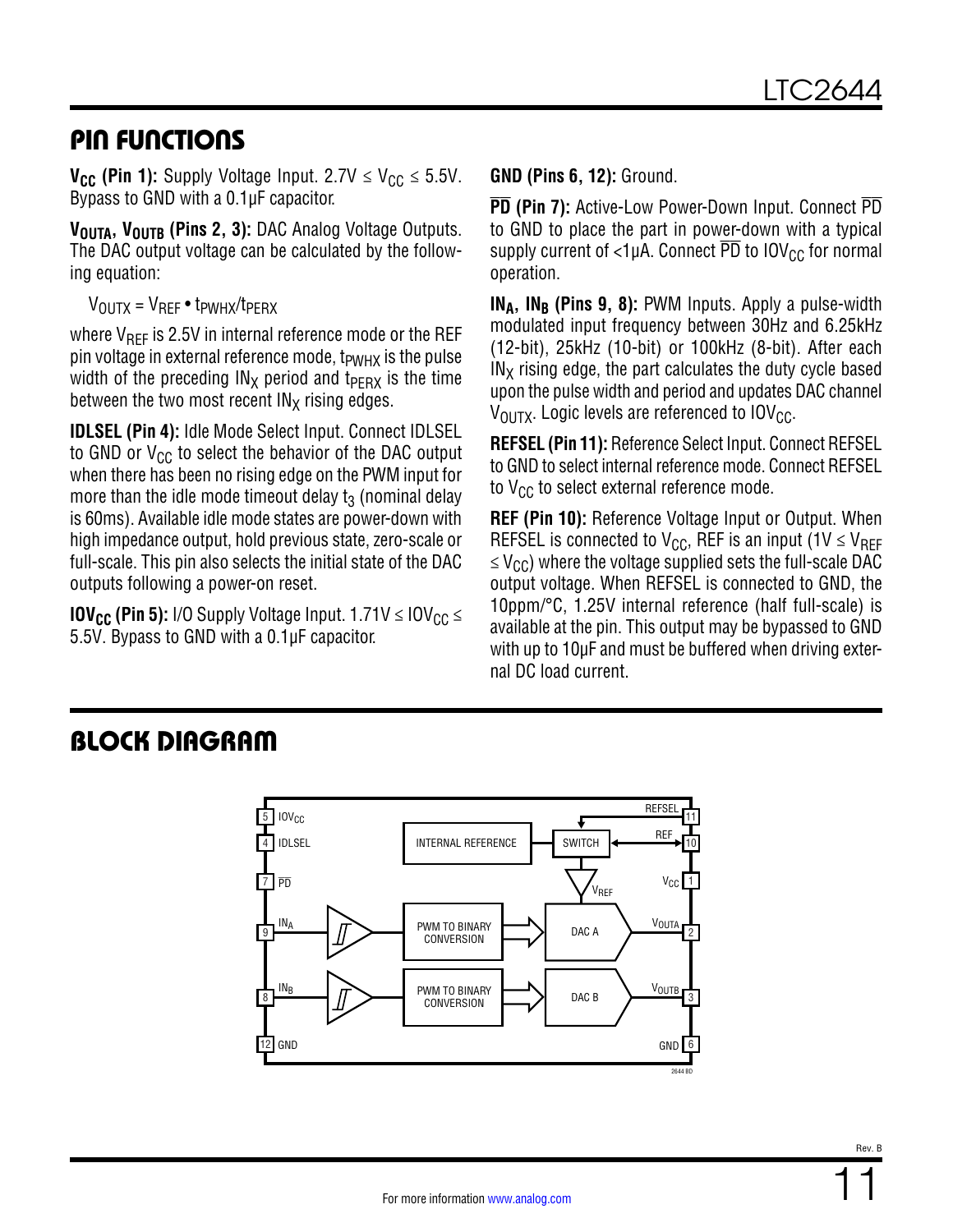### TIMING DIAGRAMS



<span id="page-11-0"></span>



<span id="page-11-2"></span>



<span id="page-11-1"></span>**Figure 1c. Transparent Operation (IDLSEL = GND)**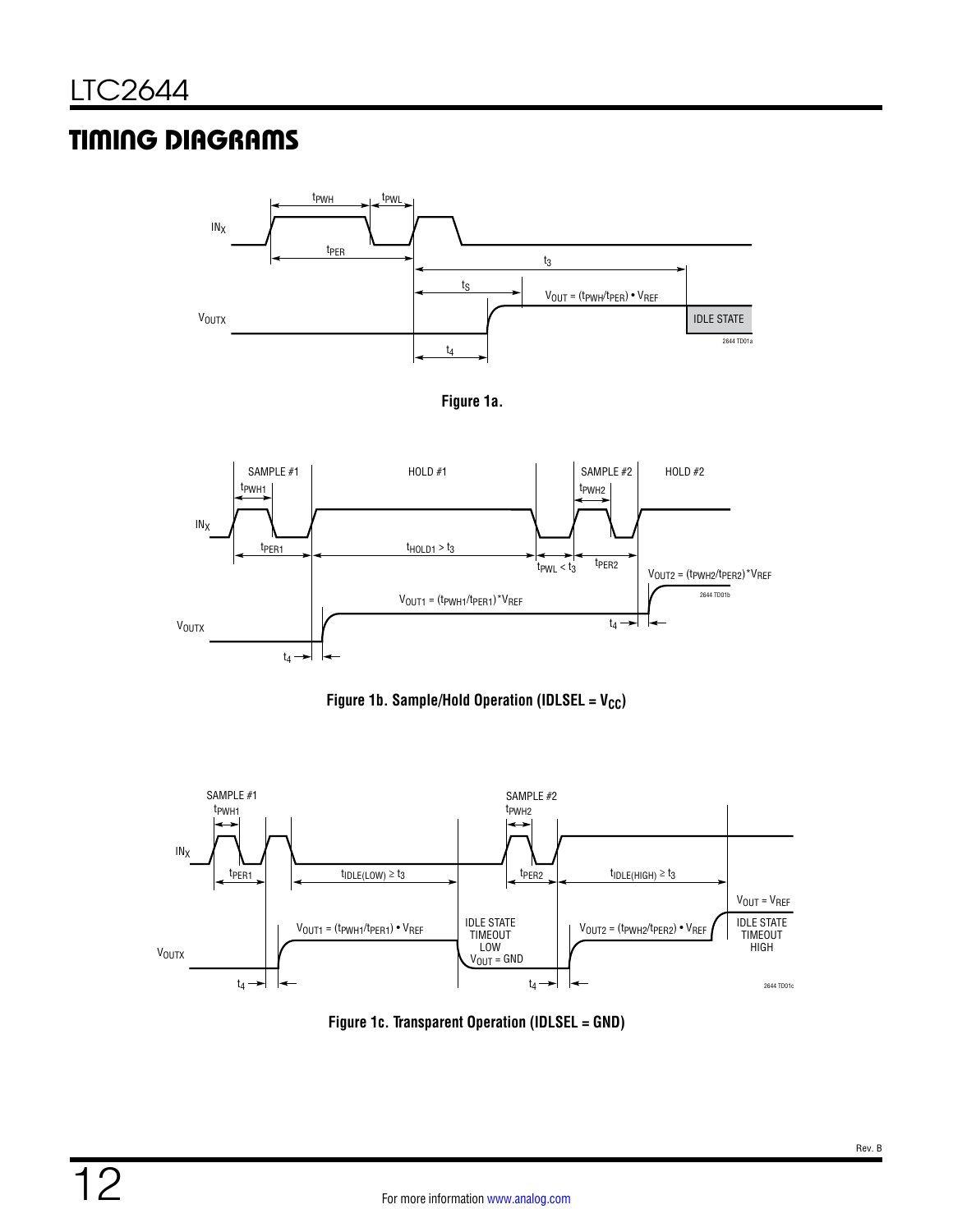The LTC2644 is a family of dual PWM input, voltage output DACs in a 12-lead MSOP package. The part measures the pulse width and period of the PWM inputs and updates each DAC output after the corresponding PWM input rising edge. Each DAC can operate rail-to-rail using an external reference, or with a 2.5V full-scale voltage using an integrated reference. Three resolutions (12-, 10-, and 8-bit) are available.

#### **PWM-to-Voltage Conversion**

The LTC2644 converts a PWM input to an accurate, stable, buffered voltage without the latency, slow settling, and high-value passive components required for discrete solutions. The PWM input pins  $(IN_x)$  accept frequencies from 30Hz up to 6.25kHz (12-bit), 25kHz (10-bit), or 100kHz (8-bit).

The duty cycle is calculated after each PWM input rising edge based upon the previous high and low pulse width. The resulting digital DAC code k is calculated as:

 $k = 2^N \cdot t_{PWHX} / t_{PFRX}$ 

where t<sub>PWHX</sub> is the pulse width of the preceding  $IN_X$  period and t<sub>PFRX</sub> is the time between the two most recent  $IN_X$ rising edges. The digital-to-analog transfer function is:

$$
V_{OUT(IDEAL)} = \left(\frac{k}{2^N}\right) V_{REF}, \text{ for } k = 0 \text{ to } 2^N - 1
$$

where N is the resolution,  $V_{\text{RFF}}$  is 2.5V for internal reference mode or the REF pin voltage for external reference mode.

### **DAC Update Timing**

The update for DAC output  $V_{\text{OUTX}}$  occurs following each rising edge input on  $IN_x$  [\(Figure 1a](#page-11-0)). Delay ts is the delay from an IN<sub>X</sub> rising edge to the V<sub>OUTX</sub> settled output voltage corresponding to the previous period's duty cycle. Delay ts is composed of the computational cycle delay  $(t_4)$ and the actual settling of the output DAC. The PWM-tobinary, internal computational cycle begins immediately following the  $IN<sub>X</sub>$  rising edge. The computational cycle is completed after delay  $t_4$  and the DAC output  $V_{OIITX}$  is updated. The DAC output typically settles to 12-bit accuracy within 8us from the  $IN_x$  rising edge.

#### **PWM Input Idle Mode Selection**

When no PWM input rising edge is received for more than the idle mode timeout delay  $t_3$  (nominal delay is 60ms), the DAC output enters an idle mode state which can be configured by connecting IDLSEL to GND or  $V_{CC}$  according to [Table 1](#page-12-0) below. Note that these pins also control the initial state of the DACs after power-on reset.

#### **Table 1. Power-On Reset and Idle Mode States**

<span id="page-12-0"></span>

| <b>IDLSEL</b> | <b>Power-On Reset</b> | <b>IN<sub>x</sub></b> Idle Low | IN <sub>x</sub> Idle Hi |
|---------------|-----------------------|--------------------------------|-------------------------|
| GND           | Zero-Scale            | Zero-Scale                     | Full-Scale              |
| Vcc           | Power-Down Hi-Z       | Power-Down Hi-Z                | Hold                    |

#### **Transparent Operation**

For applications in which the PWM input duty cycle may be 0% or 100%, connect IDLSEL to GND to select transparent operation, in which case an idle low input sets the DAC to zero-scale or an idle high input sets the DAC to full-scale. [Figure 1c](#page-11-1) illustrates the timing for transparent operation. Any pair of PWM input rising edges separated by less than the idle mode timeout delay  $t_3$  (50ms minimum) will cause the DAC code to be updated following the second rising edge. Note that an idle high input state may be followed by an idle low input state.

#### **Sample/Hold Operation**

The LTC2644 has the capability to *sample* the pulsewidth/period and *hold* the corresponding voltage level indefinitely. Unlike analog filter implementations which require the PWM input to run continuously, the LTC2644 may operate with a discontinuous PWM input. Connect IDLSEL to  $V_{CC}$  to select sample/hold operation, in which a single pair of rising edges is sufficient to update the DAC, and the DAC code retains its previous value when the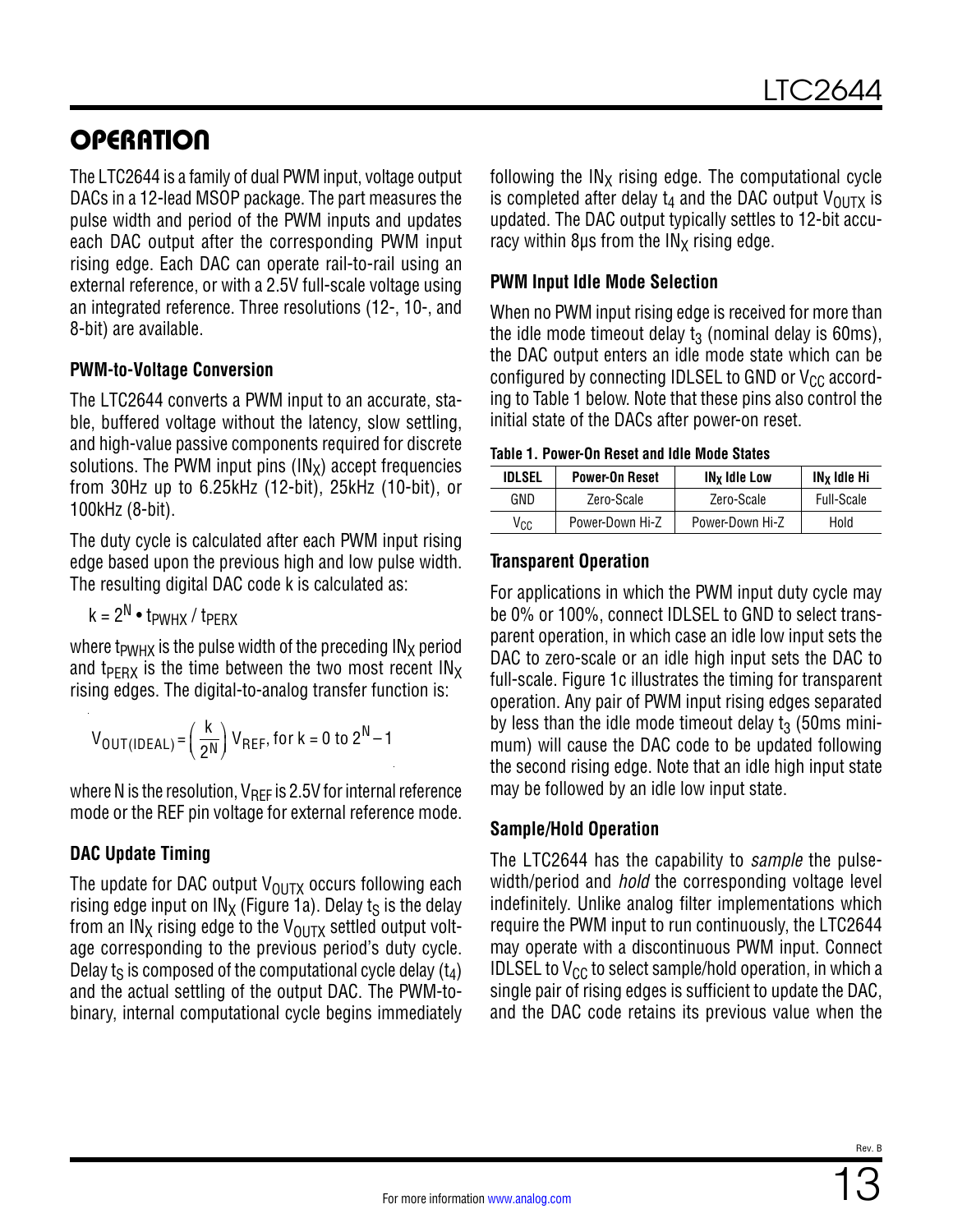PWM input idles high. [Figure 1b](#page-11-2) illustrates correct timing for sample/hold operations. Any pair of rising edges separated by less than the idle timeout delay  $t_3$  (50ms minimum) will cause the DAC code to be updated. Any pair of rising edges separated by more than  $t_3$  (70ms) maximum) will be ignored and the DAC code will retain its previous value. Note that after power-on-reset or when  $IN<sub>X</sub>$  idles low, the DAC will power down with a high impedance output.

### **Short IN<sub>X</sub> Period Operation**

The accuracy of the PWM to voltage conversion is guaranteed for  $IN_x$  input frequencies up to 6.25 kHz (12-bit), 25kHz (10-bit) or 100kHz (8-bit). Faster  $IN_x$  input frequencies will proportionally decrease the resolution and accuracy of the analog output. For  $IN_X$  input periods of less than the computational delay  $t_4$  (nominally 3.2 $\mu$ s), the DAC update will be skipped and the DAC code will retain its previous value.

#### **Short IN<sub>X</sub> Pulse-Width Operation**

Provide  $IN<sub>X</sub>$  input high and low pulse widths greater than  $t_{\text{PWH}}$  and  $t_{\text{PWI}}$  to ensure that the DAC output is updated after every  $IN<sub>X</sub>$  rising edge. High going pulses narrower than  $t_{\text{PWH}}$  will cause the DAC code to be calculated as zero-scale, and low going pulses narrower than  $t_{PWI}$  will cause the DAC code to be calculated as full-scale. For much narrower pulse widths of only a few nanoseconds, the input edge may not be recognized, in which case the DAC update will be skipped entirely and the DAC code will retain its previous value.

#### **Power-On Reset**

The LTC2644 resets the output to a known state when power is first applied, making system initialization consistent and repeatable. Connect the IDLSEL pin to GND or  $V_{\text{CC}}$  according to [Table 1](#page-12-0) to cause the DACs to initialize to zero-scale or with the device powered down and the DAC outputs high impedance.

For some applications, downstream circuits are active during DAC power-up, and may be sensitive to nonzero outputs from the DAC during this time. The LTC2644 contains circuitry to reduce the power-on glitch when zeroscale reset is selected: the analog output typically rises less than 5mV above zero-scale during power on if the power supply is ramped to 5V in 1ms or more. In general, the glitch amplitude decreases as the power supply ramp time is increased.

#### **Reference Modes**

For applications where an accurate external reference is not available, nor desirable due to limited space, the LTC2644 has a user-selectable, integrated reference. Internal Reference mode can be selected by connecting the REFSEL pin to GND.

The 10ppm/°C, 1.25V internal reference is available at the REF pin. This voltage is internally amplified by 2x to provide a 2.5V full-scale DAC output voltage range. Adding bypass capacitance to the REF pin will improve noise performance; 0.1µF is recommended, and up to 10µF can be driven without oscillation. The REF output must be buffered when driving an external DC load current.

Alternatively, the DAC can operate in External Reference mode by connecting the REFSEL pin to  $V_{CC}$ . In this mode, an input voltage supplied externally to the REF pin provides the reference (1V  $\leq$  V<sub>RFF</sub>  $\leq$  V<sub>CC</sub>) and the supply current is reduced. In this mode the full-scale DAC output voltage is equal to the voltage at the REF pin.

#### **Power-Down Mode**

For power constrained applications, power-down mode can be used to reduce the supply current whenever less than two DAC outputs are needed. When in power-down mode, the buffer amplifiers, bias circuits, and integrated reference circuits are disabled, and draw essentially zero current.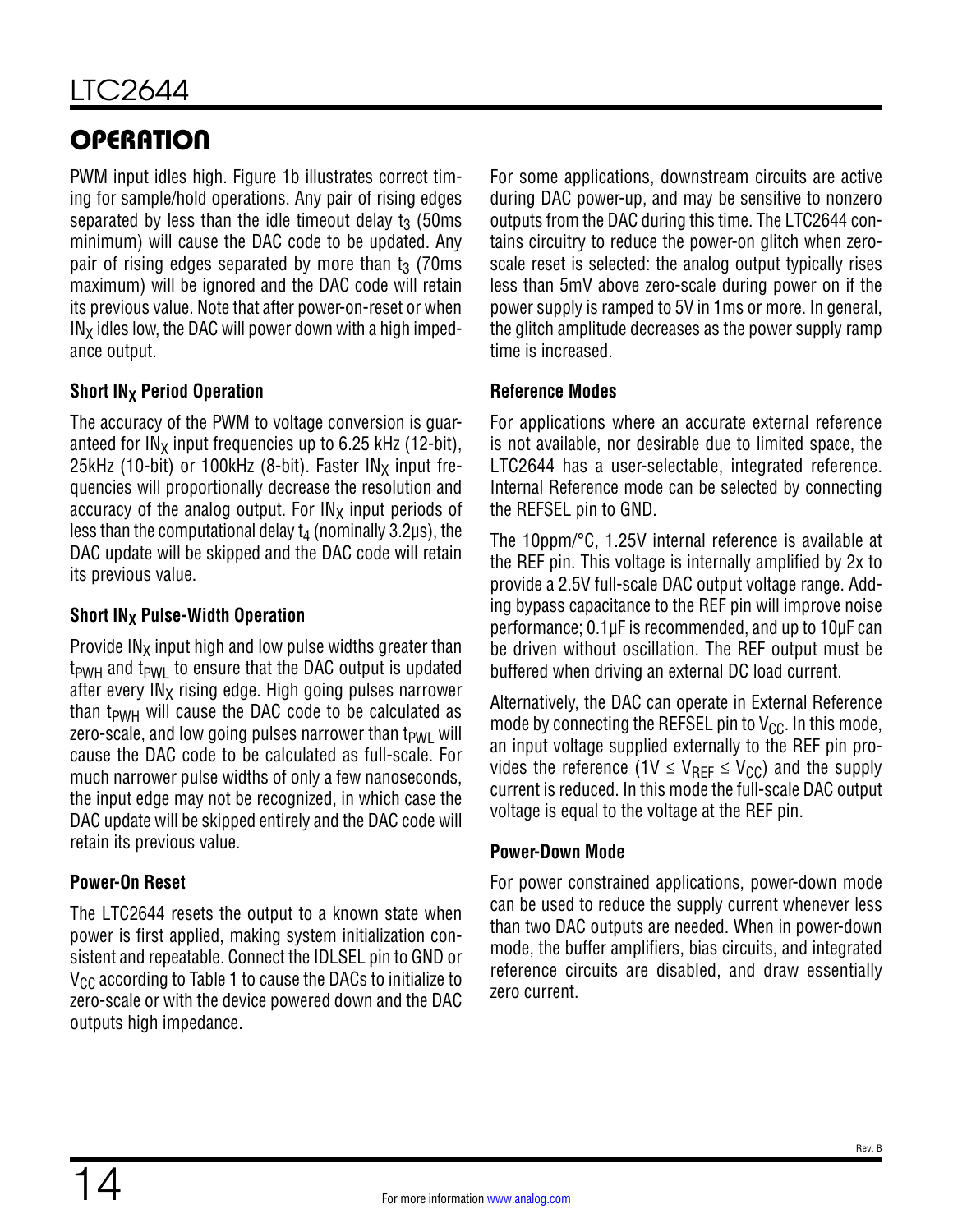If IDLSEL is connected to  $V_{CC}$ , either or both channels can be powered down by keeping the PWM input(s)  $(N_A/N_B)$  low for the idle mode timeout delay t<sub>3</sub>. The integrated reference is automatically powered down when external reference mode is selected or when both DAC channels are powered down. In addition, both DAC channels and the integrated reference can be powered down by pulling the  $\overline{PD}$  pin low. When the integrated reference is powered down, the REF pin becomes high impedance (typically >  $1G\Omega$ ).

Normal operating current resumes when PD returns high for transparent operation (IDLSEL = GND). For sample/ hold operation (IDLSEL =  $V_{CC}$ ), the LTC2644 remains in full power-down until the first rising edge is received on any PWM input. Any pair of PWM input rising edges separated by less than the idle mode timeout delay  $t_3$ (50ms minimum) will cause the DAC code to be updated. The DAC output(s) will remain in Hi-Z until the channel is updated following the second rising PWM input edge.

#### **Voltage Output**

The LTC2644's integrated rail-to-rail amplifier has guaranteed load regulation when sourcing or sinking up to 10mA at 5V, and 5mA at 3V.

Load regulation is a measure of the amplifier's ability to maintain the rated voltage accuracy over a wide range of load current. The measured change in output voltage per change in forced load current is expressed in LSB/mA.

DC output impedance is equivalent to load regulation, and may be derived from it by simply calculating a change in units from LSB/mA to  $\Omega$ . The amplifier's DC output impedance is 0.1Ω when driving a load well away from the rails.

When drawing a load current from either rail, the output voltage headroom with respect to that rail is limited by the 50 $\Omega$  typical channel resistance of the output devices

(e.g., when sinking 1mA, the minimum output voltage is 50Ω • 1mA, or 50mV). See the graph Headroom at Rails vs Output Current in the [Typical Performance](#page-6-0) [Characteristics](#page-6-0) section.

The amplifier is stable driving capacitive loads of up to 500pF.

#### **Rail-to-Rail Output Considerations**

In any rail-to-rail voltage output device, the output is limited to voltages within the supply range.

Since the analog output of the DAC cannot go below ground, it may limit the lowest codes reachable as shown in [Figure 2](#page-15-0)b. Similarly, limiting can occur near full-scale when the REF pin is tied to  $V_{CC}$ . If  $V_{RFF} = V_{CC}$  and the DAC full-scale error (FSE) is positive, the output for the highest codes limits at  $V_{CC}$ , as shown in [Figure 2c](#page-15-0). No full-scale limiting will occur if  $V_{\text{RFF}}$  is less than  $V_{\text{CC}}$ –FSE.

Offset and linearity are defined and tested over the region of the DAC transfer function where no output limiting can occur.

#### **Board Layout**

The PC board should have separate areas for the analog and digital sections of the circuit. A single, solid ground plane should be used, with analog and digital signals carefully routed over separate areas of the plane. This keeps digital signals away from sensitive analog signals and minimizes the interaction between digital ground currents and the analog section of the ground plane. The resistance from the LTC2644 GND pin to the ground plane should be as low as possible. Resistance here will add directly to the effective DC output impedance of the device (typically 0.1Ω). Note that the LTC2644 is no more susceptible to this effect than any other parts of this type; on the contrary, it allows layout-based performance improvements to shine rather than limiting attainable performance with excessive internal resistance.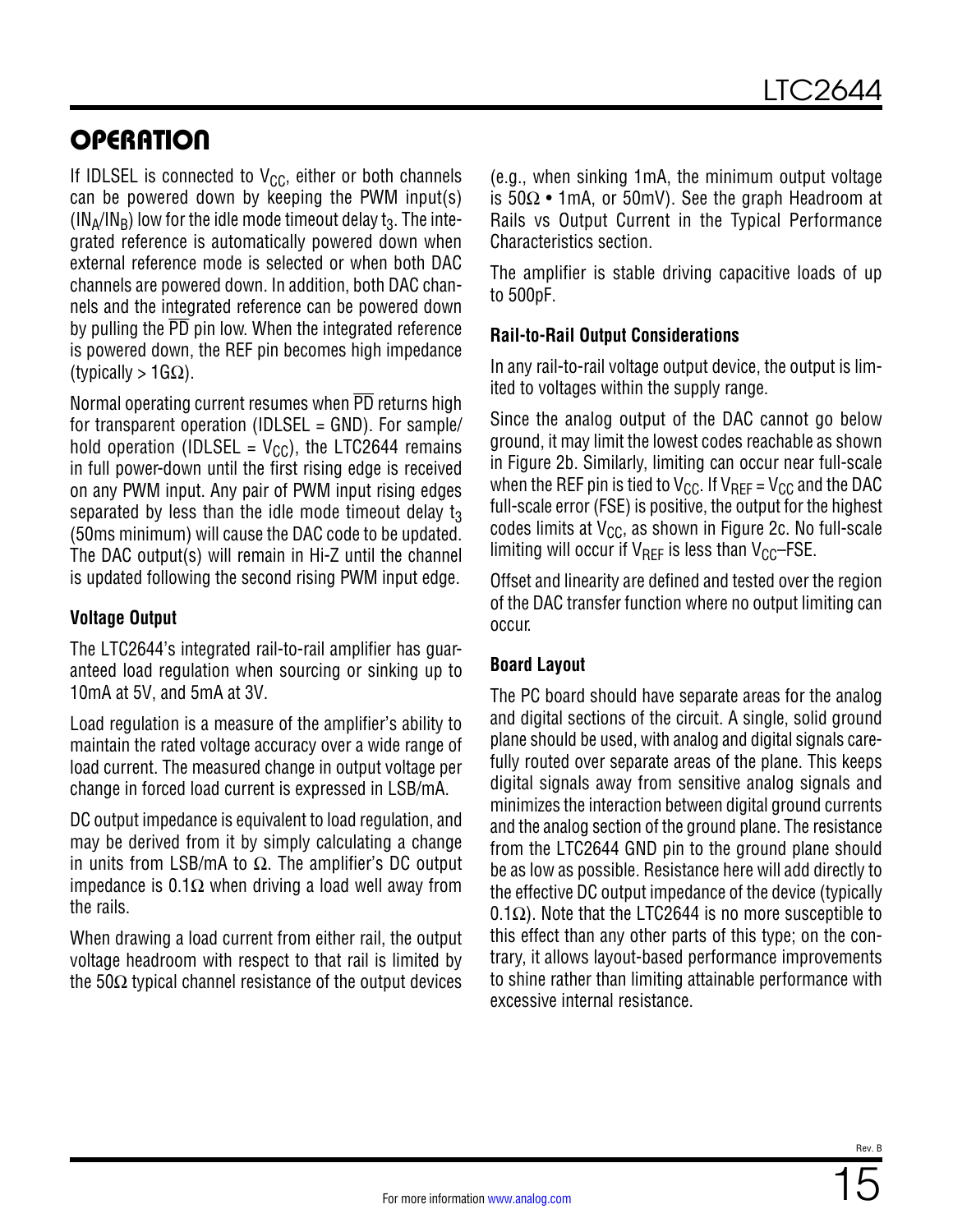Another technique for minimizing errors is to use a separate power ground return trace on another board layer. The trace should run between the point where the power supply is connected to the board and the DAC ground pin. Thus the DAC ground pin becomes the common point for analog ground, digital ground, and power ground. When the LTC2644 is sinking large currents, this current flows out of the ground pin and directly into the power ground trace without affecting the analog ground plane voltage.

It is sometimes necessary to interrupt the ground plane to confine digital ground currents to the digital portion of the plane. When doing this, make the gap in the plane only as long as it needs to be to serve its purpose and ensure that no traces cross over the gap.



**Figure 2. Effects of Rail-to-Rail Operation on a DAC Transfer Curve (Shown for 12 Bits).**

- <span id="page-15-0"></span>**(a) Overall Transfer Function**
- **(b) Effect of Negative Offset for Codes Near Zero**
- **(c) Effect of Positive Full-Scale Error for Codes Near Full-Scale**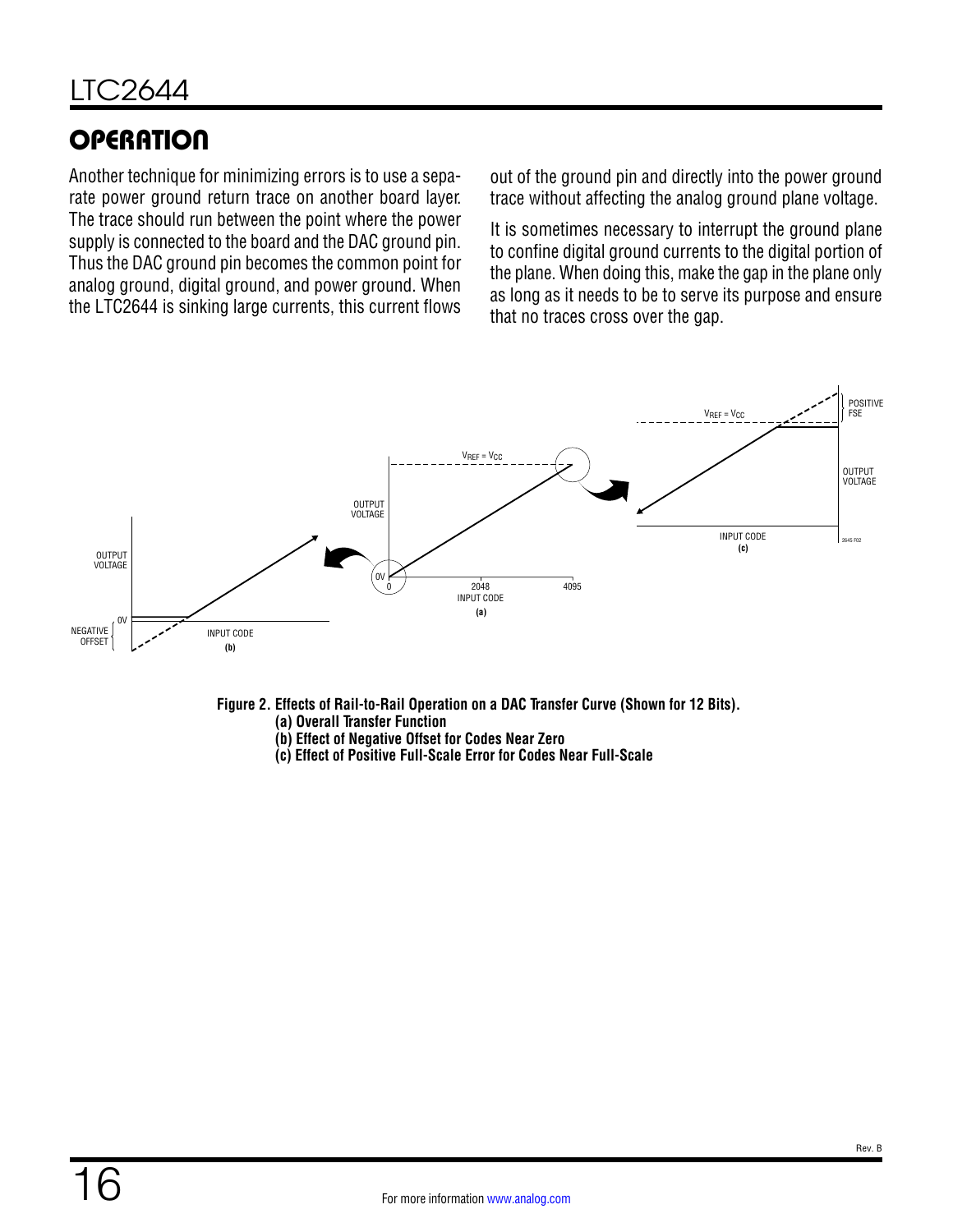### TYPICAL APPLICATIONS



**Figure 3. Analog Control Voltage with PWM Transmission to DAC Control Voltage Output**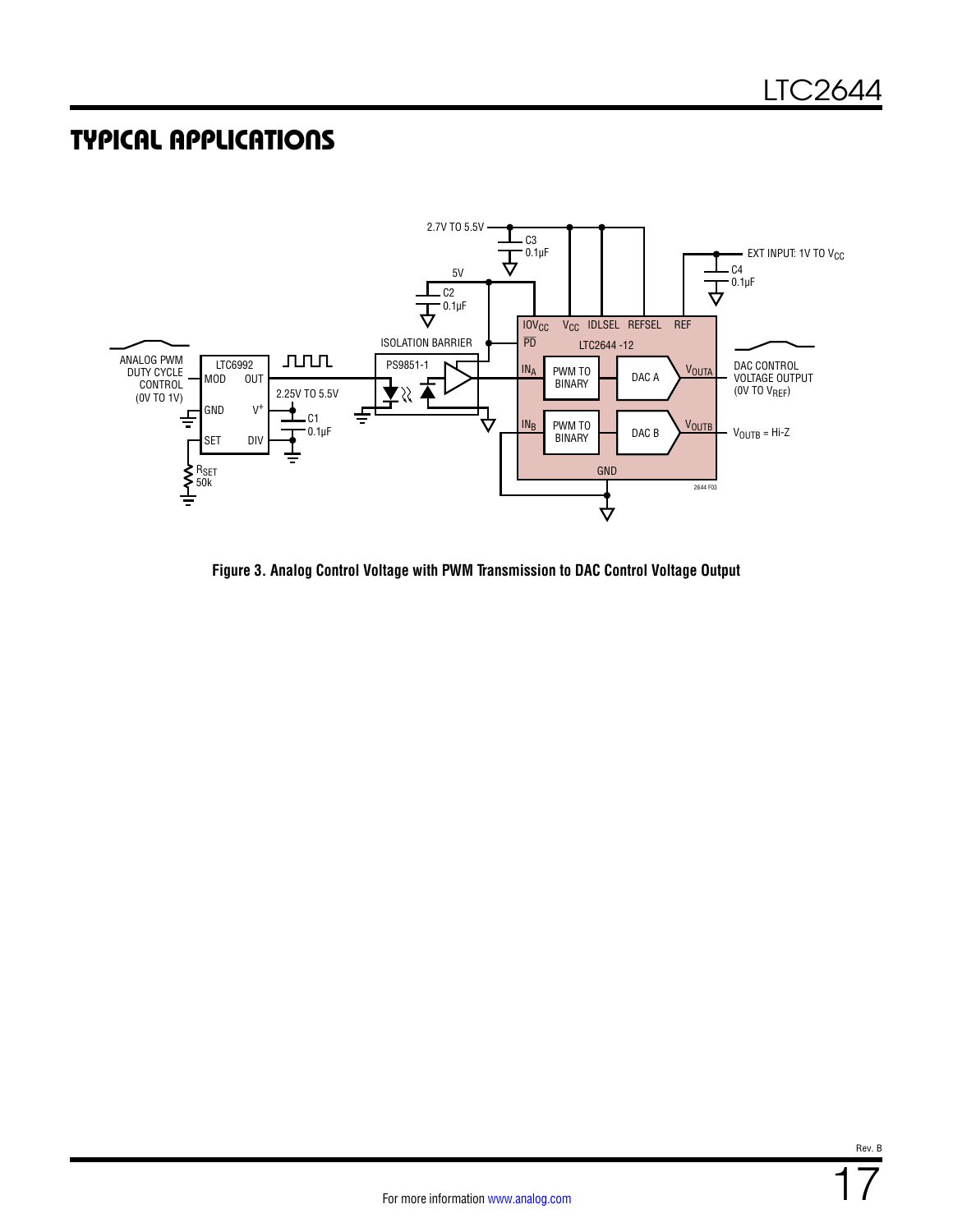### PACKAGE DESCRIPTION



**MS Package 12-Lead Plastic MSOP** (Reference LTC DWG # 05-08-1668 Rev A)

- 3. DIMENSION DOES NOT INCLUDE MOLD FLASH, PROTRUSIONS OR GATE BURRS.
- MOLD FLASH, PROTRUSIONS OR GATE BURRS SHALL NOT EXCEED 0.152mm (.006") PER SIDE
- 4. DIMENSION DOES NOT INCLUDE INTERLEAD FLASH OR PROTRUSIONS.
- INTERLEAD FLASH OR PROTRUSIONS SHALL NOT EXCEED 0.152mm (.006") PER SIDE
- 5. LEAD COPLANARITY (BOTTOM OF LEADS AFTER FORMING) SHALL BE 0.102mm (.004") MAX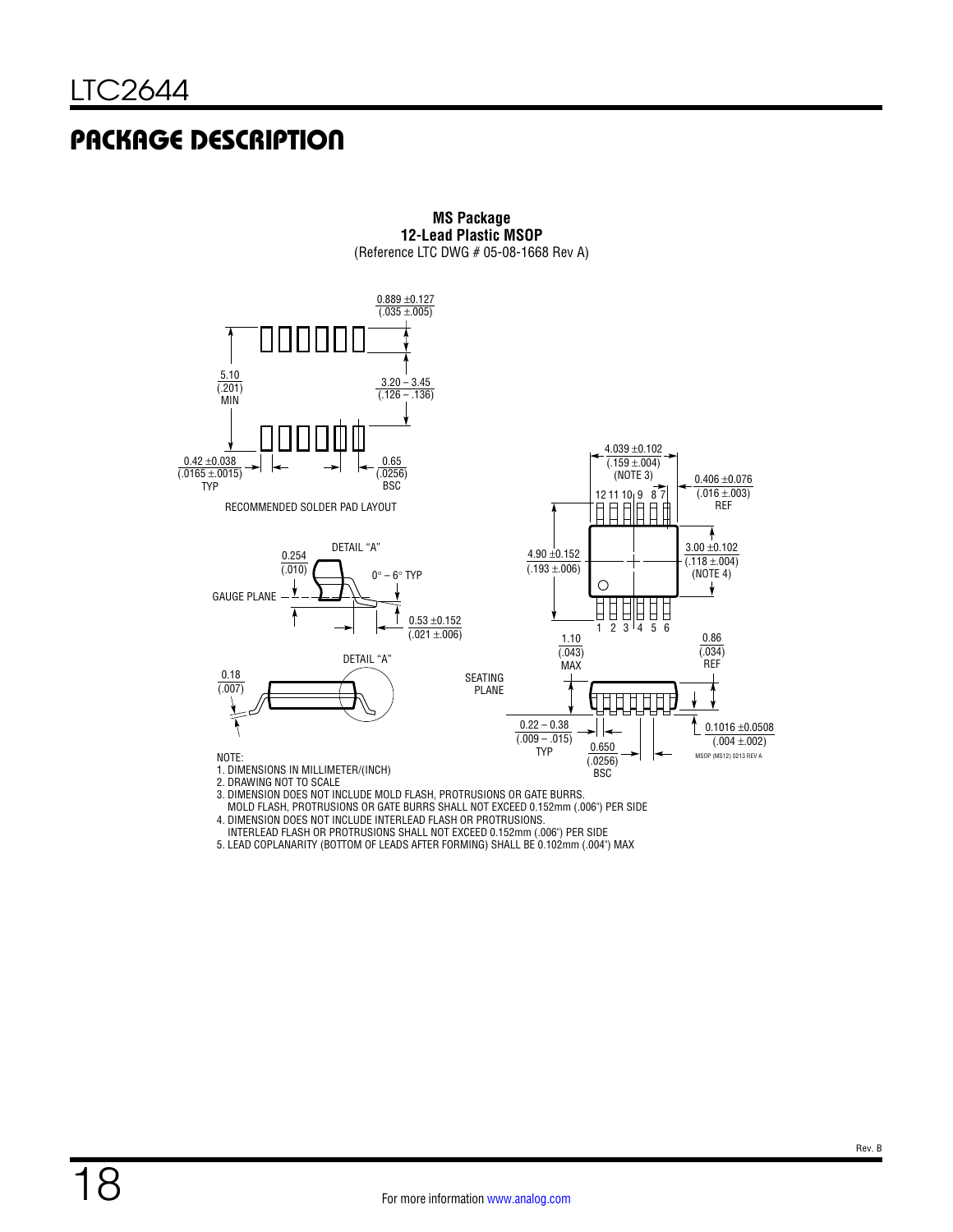### REVISION HISTORY

| <b>REV</b> | <b>DATE</b> | DESCRIPTION                                | <b>PAGE NUMBER</b> |
|------------|-------------|--------------------------------------------|--------------------|
|            | 02/17       | Corrected V <sub>OUT(IDEAL)</sub> equation | 13                 |
|            | 1/18        | Corrected units of Output Voltage Noise    |                    |